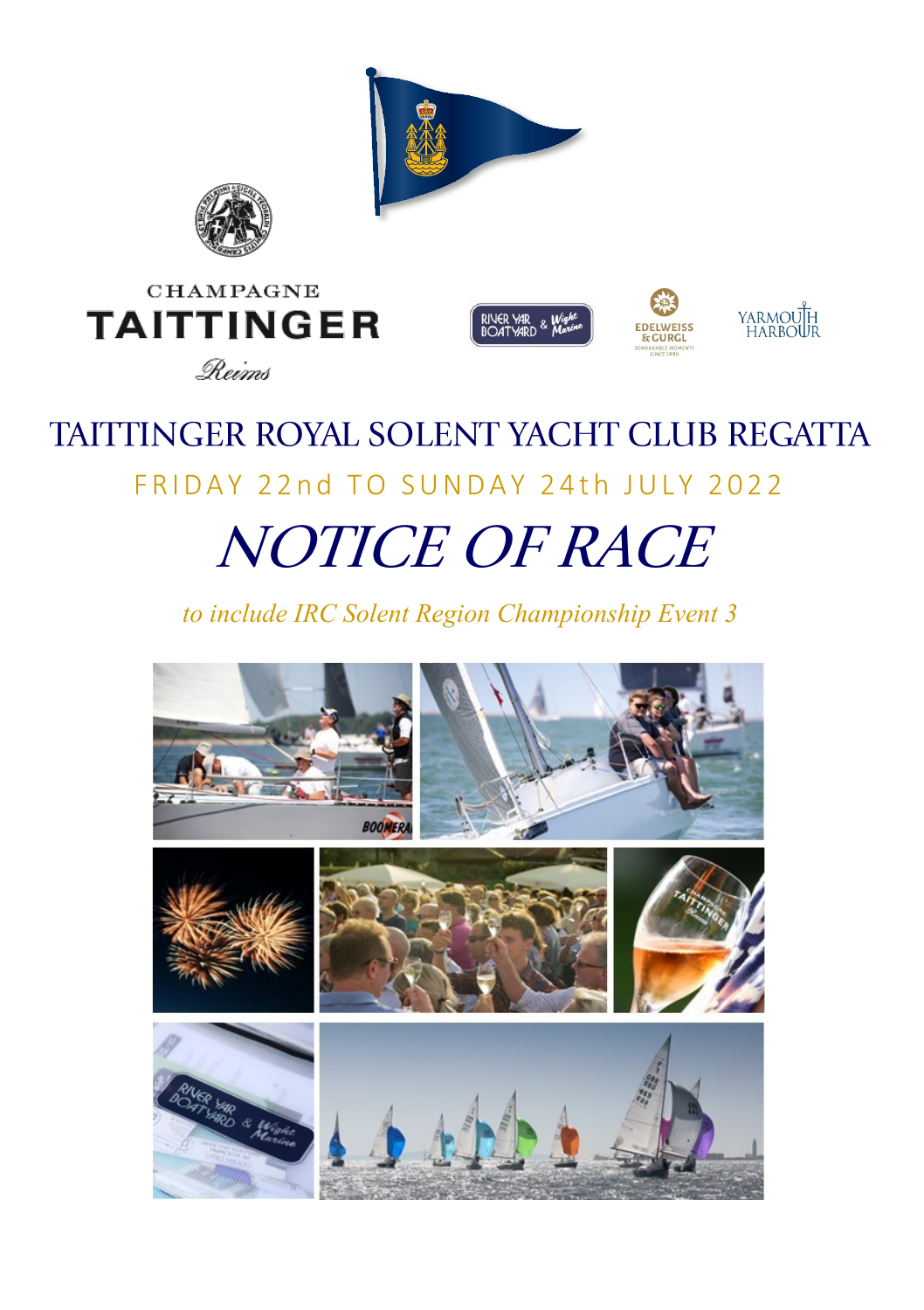#### **Abbreviations:**

NFIA: Nordic Folkboat International Association RSYC: Royal Solent Yacht Club OSR: World Sailing Offshore Special Regulations UKFCA: U.K Folkboat Class Association

#### **1. ORGANISING AUTHORITY**

1.1 The organising authority is the Royal Solent Yacht Club.

#### **2. RULES**

- 2.1 Racing will be governed by the Rules as defined in the Racing Rules of Sailing (including the Racing Charter), this Notice of Race and the Sailing Instructions.
- 2.2 The following RRS are changed:
- 2.2.1 RRS 35, Time Limits, will be changed by the Sailing Instructions.
- 2.2.2 RRS 90.3 and Appendix A2 is amended by 11.2, there will be no discard.
- 2.2.3 The changes will appear in full in the Sailing Instructions. The Sailing Instructions may also change other racing rules.
- 2.2.4 In the event of conflict between this Notice of Race and the Sailing Instructions, the Sailing Instructions shall prevail. This changes RRS 63.7.

#### **3. REGULATIONS**

- 3.1 World Sailing Offshore Special Regulations Category 4 (monohulls) shall apply to all Classes, except day boats, with the following amendments:
- 3.1.1 OSR 4.26. is amended to the extent that no Class shall be required to carry storm/trysails.
- 3.1.2 OSR 3.14 (lifelines, stanchions and pulpits) shall not apply to IRC Classic Cruiser, IRC Swan or gaff-rigged yachts.

#### **4. CLASS RULES**

- 4.1 Boats shall comply with their class rules except as changed herein or by the Sailing Instructions.
- 4.1.1 There will be no penalty for Folkboats that do not comply with NFIA Class Rule 13.10 (Crew Limitation) or NFIA Class Rule 8.20 (headsail furling) and Folkboats are permitted to use spinnakers as per UK Class Regulation Part 11 1.4.
- 4.1.2 IRC Rule 22.4. shall not apply. There are no limitations on crew number or weight for IRC Classes.

#### **5. ADVERTISING**

- 5.1 Boats may carry advertising as allowed by World Sailing advertising code unless their class rules further restrict what may be carried.
- 5.2 Boats may be required to display advertising chosen and supplied by the RSYC.

#### **6. ELIGIBILITY AND ENTRY**

- 6.1 The Regatta is open to boats of the following classes:
- 6.1.1 IRC [*Ratings from 0.780 to 1.360* ]
- 6.1.2 IRC Swan
- 6.1.3 IRC Classic Cruiser [*Defined as Monohull designed & built for recreational purposes in wood or*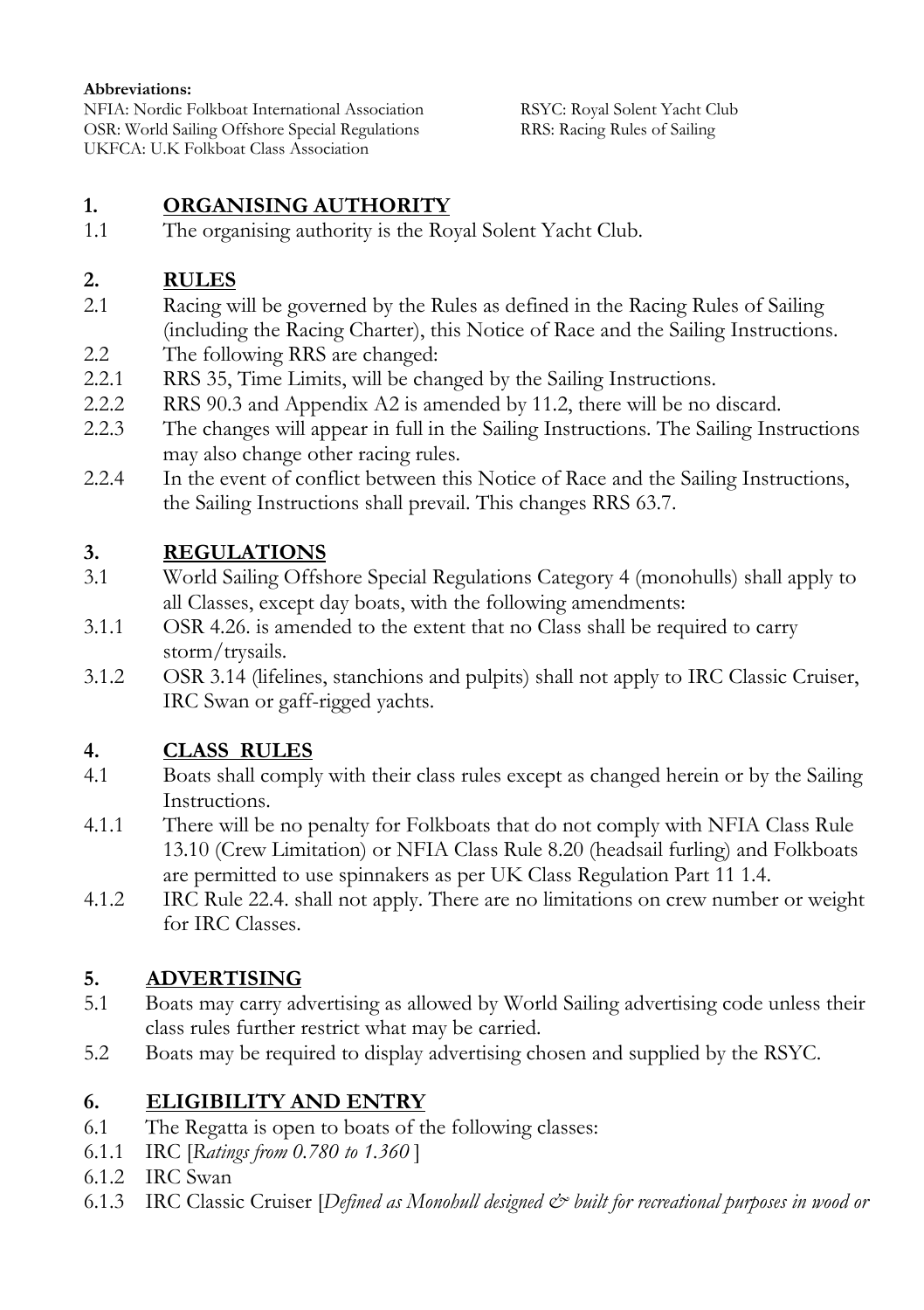*steel to a pre-1970 design*].

- 6.1.4 RYA National Handicap for Cruisers (TCF will be calculated in accordance with NHC base handicap but will not be modified during the Regatta)
- 6.1.5 One Design Classes: XOD, YOD, Contessa 32, J24, J105, J109, J70, J80, J111, P40s, VX 10, Sonatas, Sigma 38, SB20, Folkboat (British or Nordic Folkboats that comply with NFIA and UKFCA Class Regulations and Rules as changed herein or by the Sailing Instructions; Racing will be level rated).
- 6.2 Racing will not take place for classes with fewer than 6 entries, in which case entry fees will be refunded or classes amalgamated at the discretion of the Regatta Committee.
- 6.3 Eligible boats are invited to enter by completing the online booking system on the RSYC website at [www.royalsolent.org](http://www.royalsolent.org) by midnight **Friday 15th July**; entries after this time and date may be allowed at the discretion of the Regatta Committee and may incur a financial penalty.
- 6.4 **A Parental Consent Form shall be completed and returned to the RSYC Sailing Office by Friday 15th July in respect of all persons aged under 18 years on Saturday 23rd July 2022 who will be on board during racing**. Forms are available on the website [www.royalsolent.org/on-the-water/junior-sailing](https://www.royalsolent.org/on-the-water/junior-sailing/) or please email the Sailing Office (sailing  $\omega$  royalsolent.org).
- 6.5 Entry fees are as follows:

|                                      | Earlybird                  | <b>Standard</b>                     | Late                                 |
|--------------------------------------|----------------------------|-------------------------------------|--------------------------------------|
|                                      | Until midnight<br>1st June | 2nd June until<br>midnight 1st July | 2nd July until<br>midnight 15th July |
| Entry fees<br>(dayboats / keelboats) | £38/£78                    | £64/£124                            | £79/£153                             |

#### **7. SCHEDULE**

- 7.1 A representative from each boat is requested to attend registration at RSYC on Friday 22nd July from 16:30~18:30hrs (alternatively from 08:00~08:30hrs on Saturday 23rd July).
- 7.2 **A briefing for skippers may be held at RSYC at 08:00hrs on Saturday 23rd July.**
- 7.3 Each class is scheduled to have a minimum of two races on Saturday and one race on Sunday.
- 7.4 If a third race is proposed on Saturday, competitors will be notified via VHF and/or WhatsApp.
- 7.5 If races on Saturday are cancelled, a second race may take place on Sunday. Notice of a second race on Sunday will be given on the RSYC website, via WhatsApp and/or VHF listening channel not later than 19:00hrs on Saturday 23rd July.
- 7.6 Start sequences will not begin before 09:00hrs on Saturday & Sunday, or after 15:00hrs on Sunday.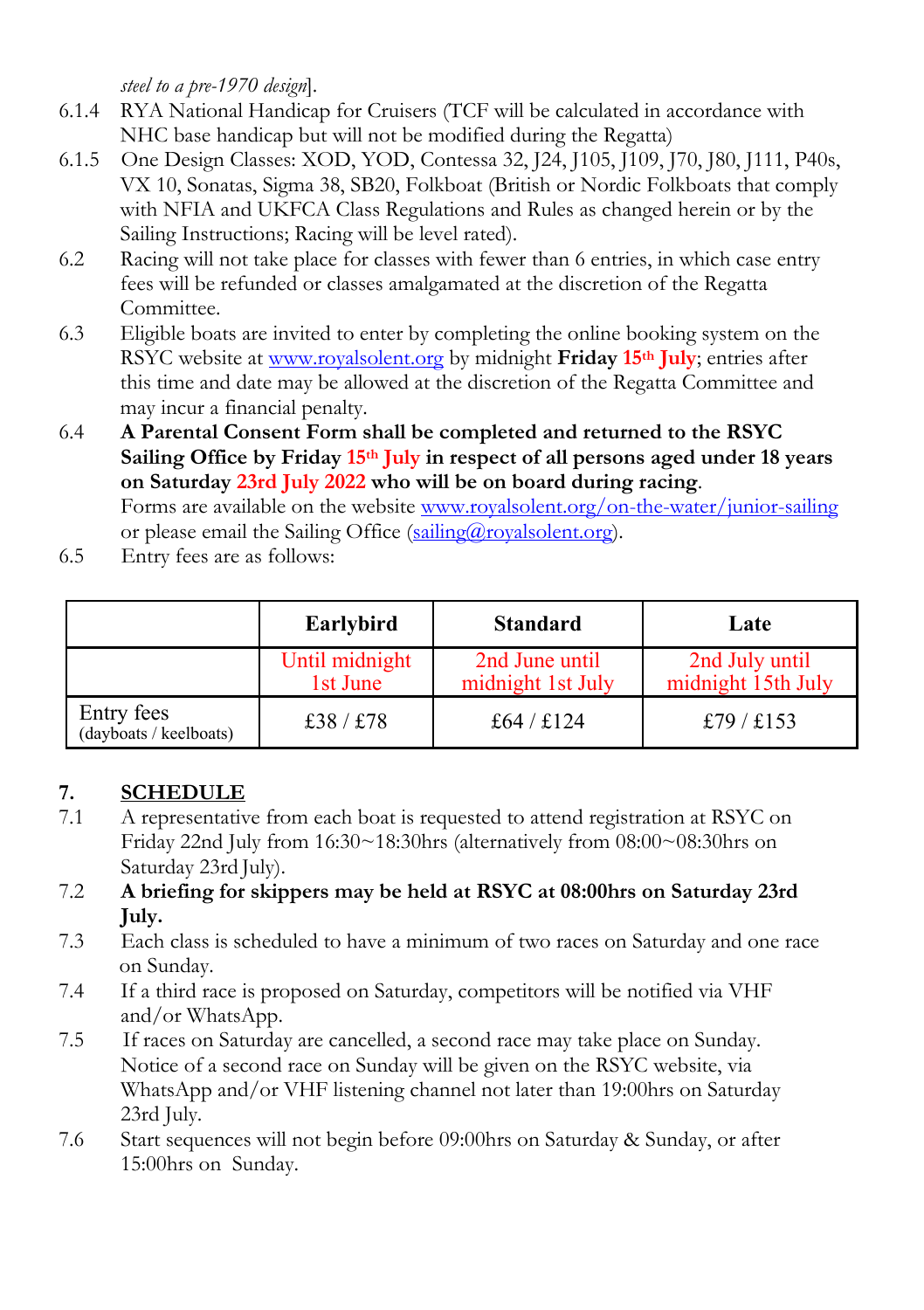#### **8. MEASUREMENTS & HANDICAPS**

- 8.1 Each boat in IRC classes must have an up to date IRC rating certificate. **Entrants who do not have a current rating certificate by Friday 15th July may, at the discretion of the Regatta Committee, be disqualified.**
- 8.2 RYA NHC entrants shall provide to the online entry system at the time of entering or as soon as is practicable the details required for their handicap to be calculated; **Entrants who do not provide the required details by Friday 15th July may, at the discretion of the Regatta Committee, be disqualified**. Handicaps will not be modified after each race.
- 8.3 A list of all handicaps will be available on the RSYC website.

#### **9. SAILING INSTRUCTIONS**

9.1 The Sailing Instructions will be published on the website, [www.royalsolent.org,](http://www.royalsolent.org) not later than 1st July.

**Sailing Instructions will NOT be available from the Committee Boat.**

#### **10. COURSES**

10.1 Racing will be in the Western Solent and the Western and Eastern Approaches to the Solent.

#### **11. SCORING**

- 11.1 One race is required to be completed to constitute a series.
- 11.2 The Low Points scoring system will be used except that RRS 90.3 and Appendix A2 is amended in that there will be no discard.

#### **12. VHF RADIO & COMMUNICATION**

- 12.1 All Classes when racing shall carry an operational VHF radio. Any Class Rule prohibiting the carrying of VHF radios is changed by this paragraph.
- 12.2 Radio communication channels to competitors will be confirmed in the Sailing Instructions.
- 12.3 A mobile phone **MUST** be registered for the Finishing Declaration.

#### **13. WHATSAPP**

13.1 A QR code to scan for information via WhatsApp will be available on the website, at Registration and in the Welcome Packs.

#### **14. PRIZES**

- 14.1 Prizes for each class will be presented at the Prize Giving as soon as possible after racing on Sunday at the Royal Solent Yacht Club. The time for vacating Yarmouth Harbour moorings on Sunday has been extended to 17:00hrs to enable competitors to attend the Prize Giving.
- 14.2 A bottle of Taittinger Champagne will be awarded to each overall class winner.
- 14.3 A Jeraboam of Taittinger Champagne will be awarded to the overall Regatta winner.
- 14.4 The first XOD race on Saturday will count towards the George Cup. The first and last race of the Regatta will count towards the Allot Cup Series. The second race of the Regatta will be the Persephone 2. Only those eligible Lymington/Yarmouth boats will be entitled to compete in the George Cup race/Allot Cup races/ Persephone 2.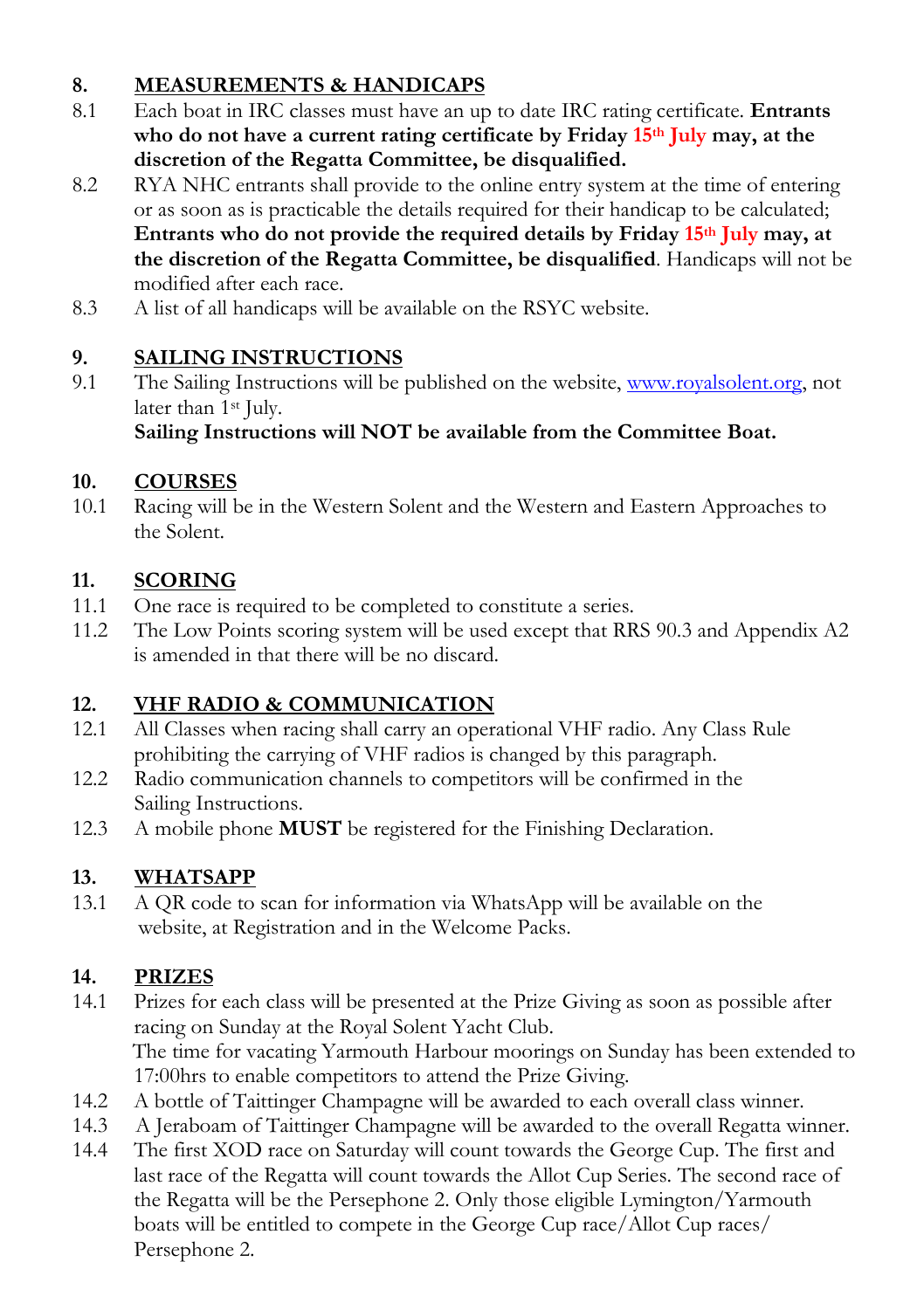- 14.5 The winners of each class will be entered into a ballot for the prize of a seven day stay for two people at the Edelweiss & Gurgl hotel in Obergurgl, Austria. However, only those present at Prize Giving will be able to win this prize.
- 14.6 Racing on Saturday and Sunday includes the IRC Solent Region Championship Event 3.

#### **15. RISK STATEMENT**

- 15.1 Rule 3 of the RRS states: "The responsibility for a boat's decision to participate in a race or to continue to race is hers alone."
- 15.2 Sailing is by its nature an unpredictable sport and therefore inherently involves an element of risk. By taking part in the event, each competitor agrees and acknowledges that:
- a. They are aware of the inherent element of risk involved in the sport and accept responsibility for the exposure of themselves, their crew and their boat to such inherent risk whilst taking part in the event;
- b. They are responsible for the safety of themselves, their crew, their boat and their other property whether afloat or ashore;
- c. They accept responsibility for any injury, damage or loss to the extent caused by their own actions or omissions;
- d. Their boat is in good order, equipped to sail in the event and they are fit to participate;
- e. The provision of a race management team, patrol boats and other officials and volunteers by the event organiser does not relieve them of their own responsibilities;
- f. The provision of patrol boat cover is limited to such assistance, particularly in extreme weather conditions as can be practically provided in the circumstances;
- g. It is their responsibility to familiarise themselves with any risks specific to the venue or event drawn to their attention in any rules and information produced for the venue or event and to attend any safety briefing held for the event.

#### **16. INSURANCE**

16.1 All boats are required to hold adequate insurance and in particular to hold insurance against third party claims including cover for racing in the sum of at least  $f_{0.5000,000}$ (five million pounds sterling). By entering, entrants declare that such cover will be maintained in full force throughout the Regatta and agree to allow the RSYC, at its discretion, to pass on their contact details to third party insurers in the event of a possible insurance claim.

#### **17. EMERGENCY CONTACT**

17.1 For safety reasons, all entrants shall provide via the online entry form the details requested therein of a shore-based person who will be contactable during the Regatta and who will have an up to date list of the boat's crew and skipper and their emergency contact details.

#### **18. PRIVACY**

18.1 RSYC, in compliance with the General Data Protection Regulations 2018 (GDPR), will use information provided by competitors for the purposes of RSYC event management only. This data will be held in compliance with the GDPR and